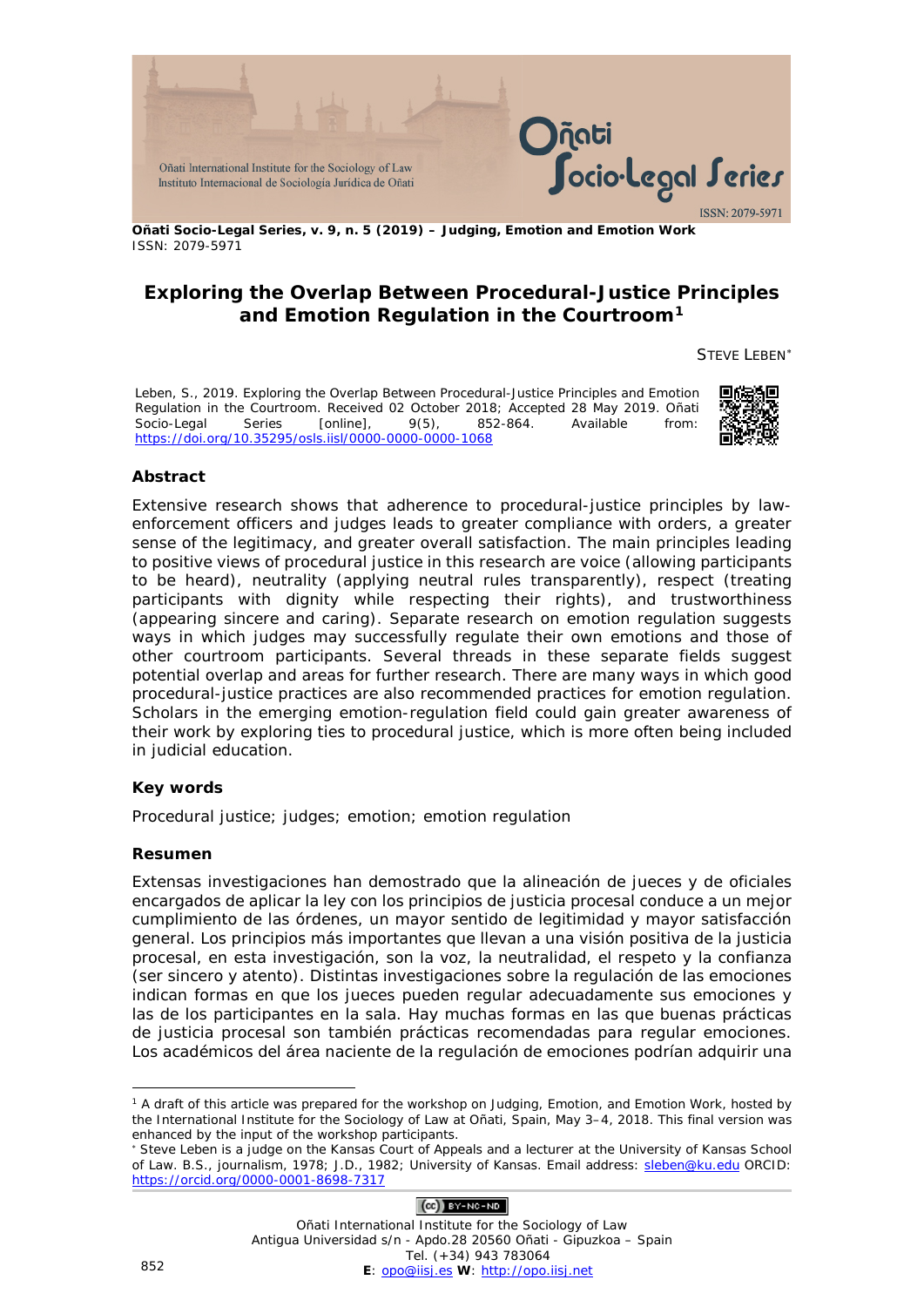mayor conciencia de su trabajo al explorar la relación con la justicia procesal, que ahora se incluye cada vez más en la formación judicial.

#### **Palabras clave**

Justicia procesal; jueces; emoción; regulación de las emociones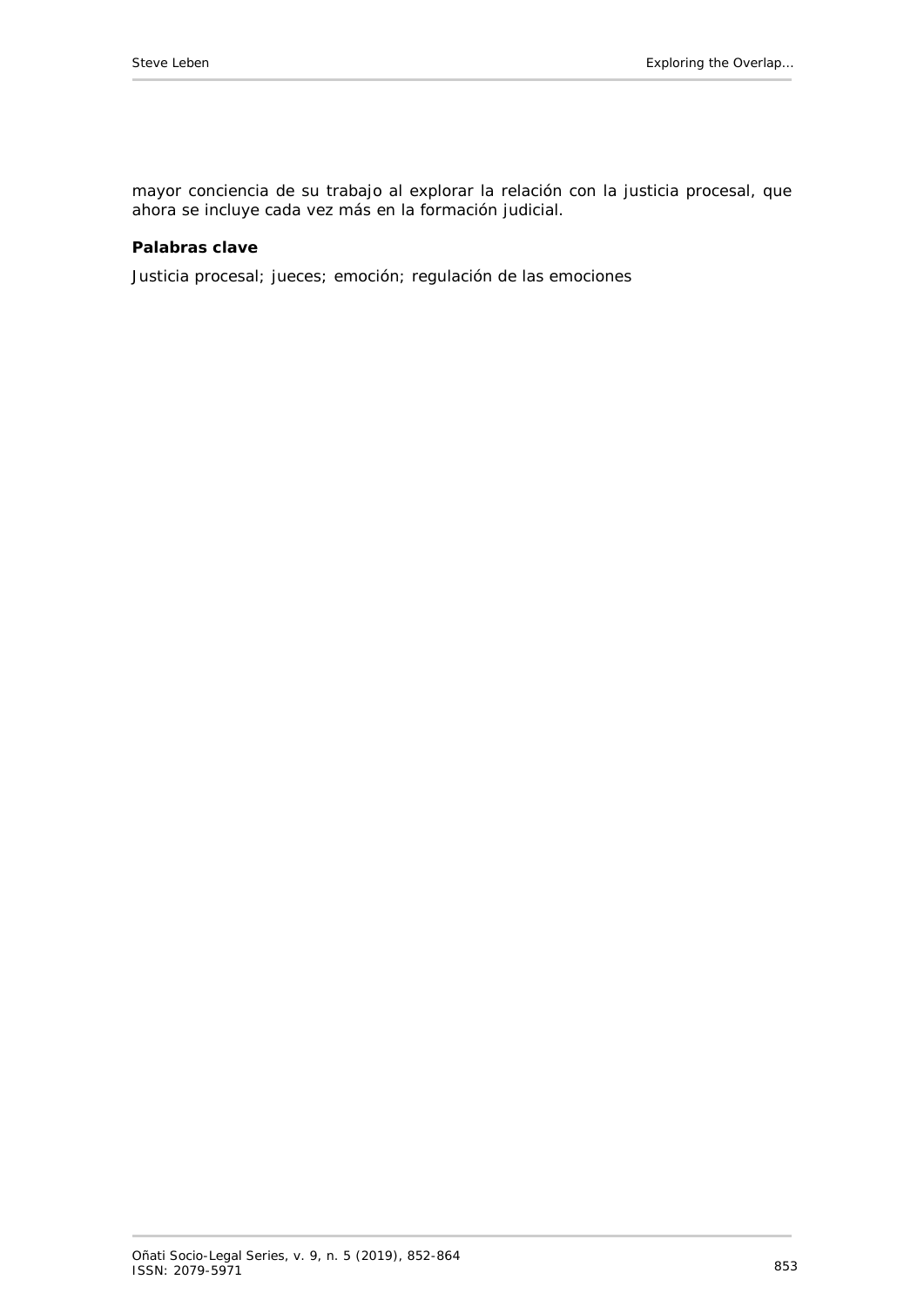# **Table of contents / Índice**

| 3. There Appear to Be Significant Areas of Overlap Between Procedural Justice |  |
|-------------------------------------------------------------------------------|--|
|                                                                               |  |
| 4. Tying Judicial Education on Emotion Regulation Together with               |  |
|                                                                               |  |
|                                                                               |  |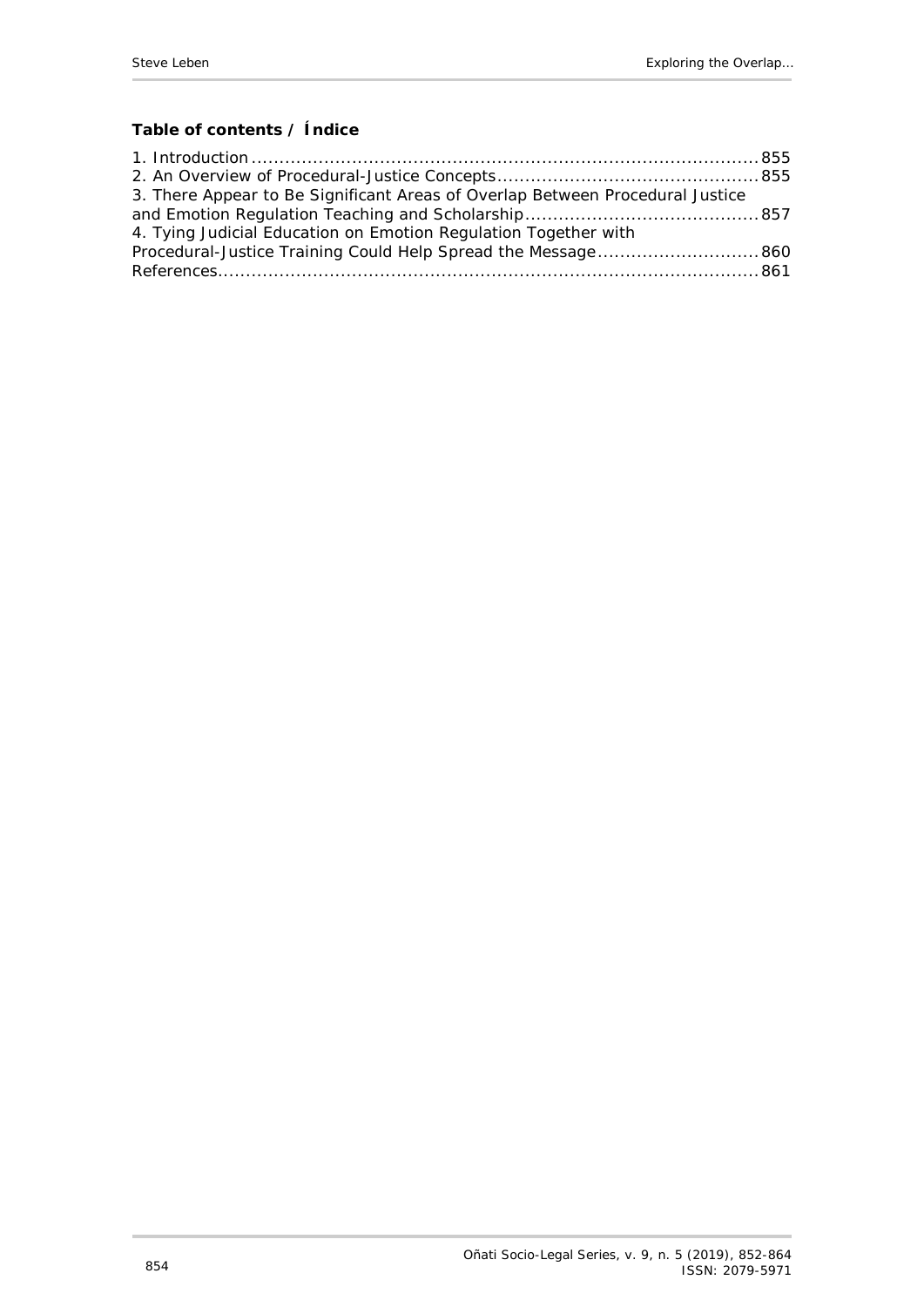## <span id="page-3-0"></span>**1. Introduction**

In the past few years, procedural justice – the perceived fairness of a process for participants based on their experience – has emerged as a dominant theme when considering how courts should function. Indeed, researcher David Rottman (2007- 2008, p. 32) of the National Center for State Courts has called procedural justice "the organizing theory for which 21st-century court reform has been waiting".

Considering procedural-justice concepts isn't by itself an adequate checklist of what judges or a justice system must do: besides procedural aspects, judges still need to get the outcome right. And they need to process cases expeditiously, which is not an explicit procedural-justice construct. But there's substantial evidence that procedural-justice concepts best match what the public looks for from its justice system, and that adherence to procedural-justice principles improves public acceptance of the courts and compliance with court orders.

This article starts by summarizing the commonly accepted elements of procedural justice, as well as some of the research about how adherence to these principles affects public and litigant perceptions. It then discusses areas of overlap among research into procedural justice, judicial self-regulation of emotion and judicial regulation of emotions of others. It then suggests that these areas of overlap offer the opportunity for collaboration. Among other things, there has been an increased focus in recent years to procedural justice in judicial education. That could be a useful entry point for those seeking to educate judges about emotion regulation if emotionregulation scholars give at least some focus to these areas of overlapping interest.

## <span id="page-3-1"></span>**2. An Overview of Procedural-Justice Concepts**

In 2006, Minneapolis trial judge Kevin Burke and I began work to draft a white paper on procedural justice (often called procedural fairness by judges in the United States) for the American Judges Association. Judge Burke had served three terms as chief judge of the 62-judge Minneapolis trial court, where he worked to incorporate procedural-justice principles throughout his court. I had found the same concepts invaluable in my own work as a trial judge.

Our paper was based on the extensive research work of psychology professor Tom Tyler and other social scientists (Tyler *et al.* 1997), who have shown that how disputes are handled shapes people's evaluations of their experience in the court system. In fact, these researchers have convincingly shown that the public's view of the justice system is driven more by how they are treated by the courts than whether they win or lose their particular case (see, e.g., Thibaut and Walker 1975, pp. 67-96, Casper *et al.* 1988, pp. 483, 486-487, 504, Tyler *et al.* 1997, p. 75, Sunshine and Tyler 2003, pp. 514–515, Rottman 2007, p. 835).

The American Judges Association approved the procedural-fairness white paper in 2007, and the Conference of State Court Administrators representing the administrative leaders of the American judiciary formally endorsed the AJA's white paper in early 2008 (Conference of State Court Administrators 2008). Since then, there has been growing acceptance in both academia and the justice system that courts must heed procedural-justice principles (see Leben 2014).

Tyler (2008, pp. 30-31) has identified four basic concepts that create a person's sense of procedural justice and drive public opinion about the courts:

- 1. *Voice*: litigants' ability to participate in the case by expressing their viewpoint;
- 2. *Neutrality*: consistently applied legal principles, unbiased decision makers, and a transparency about how decisions are made;
- 3. *Respect*: individuals are treated with dignity and their rights are explicitly protected; and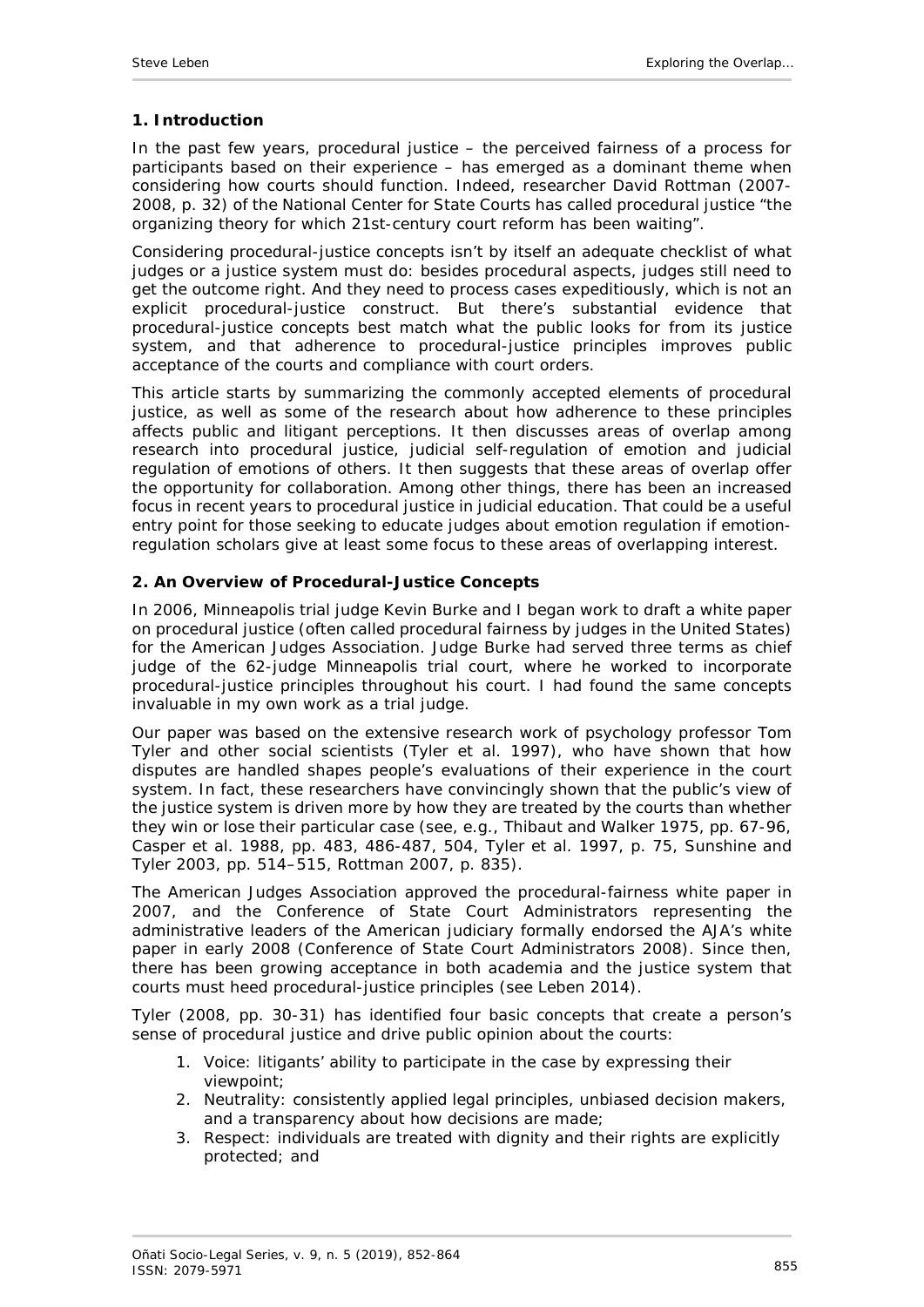4. *Trust*: authorities are benevolent, caring, and sincerely trying to help the litigants – a trust garnered by listening to individuals and by explaining or justifying decisions that address the litigants' needs.

Farley, Jensen, and Rempel (2014, pp. 1, 5, 7-8, 36) have noted the related concepts of "helpfulness" and "understanding". Recently, several court-education organizations in the United States (American Judges Association *et al.* 2018) produced a procedural-justice bench card for trial judges listing the four Tyler elements plus helpfulness and understanding. However one lists these overlapping elements, the central finding is the same: people view fair procedures as a way to produce fair outcomes.

An extensive 2005 study in California found that perceptions of procedural justice were "the strongest predictor by far" of public confidence in the California court system – if litigants or members of the public perceived that the court provided fair treatment in the aspects Tyler identified, their overall opinion of the court system was much more positive (Rottman 2005, pp. 19-20, 24). The elements of procedural justice dominate people's reactions to the legal system across ethnic groups, across gender, and across income and educational levels (Burke and Leben 2007-2008, 2009, Tyler 2008).

While the public focuses on the fairness of the process, judges and lawyers tend to focus on fair outcomes, often at the expense of meeting the criteria of procedural justice that are critical to public perceptions of the courts (see Heuer 2005). Figure 1, a chart provided in the report of California's separate surveys of attorneys and the public, shows the different ways in which these two groups look at the importance of procedural fairness and outcome fairness.





**Figure 1. Relative importance of significant factors on overall court approval. Source: Rottman (2005, p. 25).**

One can only speculate about the reasons for this. Traditional law-school education focuses on outcomes; first-year students learn the holding of each case and then take those legal rules and make them into an outline of the key legal principles of substantive courses. Attorneys are more familiar than others with a court's typical procedures and thus do not feel as lost during the process (Rottman 2005, pp. 11, 18).

But whatever the cause for these differences in the views of the public and those of the law-trained community of attorneys and judges, the justice system depends upon public trust. That trust is enhanced when those in the justice system focus on making sure that all who pass through it feel that they were treated fairly.

All of this must be considered in the context of diminished public trust in almost all institutions. While public opinion in the United States has become even more polarized since the 2016 election (and 2017 inauguration) of President Donald J.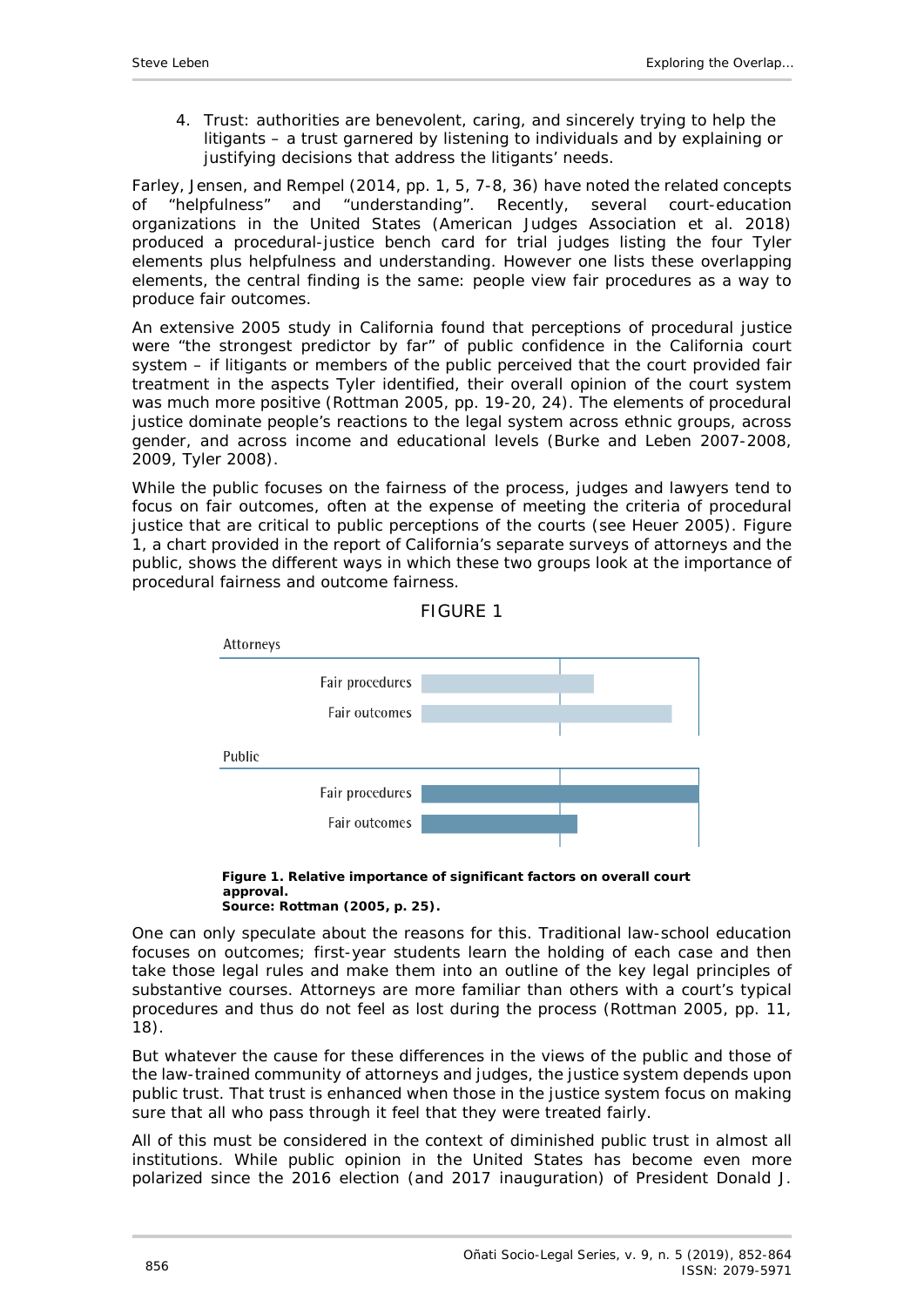Trump, diminished levels of trust in key institutions were already in place before then. In a June 2016 Gallup survey (Norman 2016), the percentage of people with a "great deal" of confidence had fallen to only 3% of people for the U.S. Congress, 16% for the U.S. president, 15% for the U.S. Supreme Court, 9% for the criminal-justice system, and 25% for the police. Even if we add those who had "quite a lot" of confidence (the next highest of five categories), the totals rise only to 9% for Congress, 36% for the president, 36% for the Supreme Court, 23% for the criminaljustice system, and 56% for the police. The police were one of only two government institutions – the other being the military – to have more than 50% of respondents express overall confidence. For the criminal-justice system, a key part of the court system, a majority showed some level of skepticism: 40% had only "some" confidence, 34% had "very little" confidence, and 2% had no confidence at all. Given the lack of trust in public institutions generally and the criminal-justice system in particular, judges must pay special attention to what they can do to maintain or improve the public's trust in its justice system.

Along with the important role procedural fairness plays in affecting the public's overall opinion of the court system (Rottman 2007, p. 838, Rottman and Tyler 2014, pp. 1049–1055), it also plays an important role in improving compliance with court orders. The data show that when litigants perceive that they've been treated fairly, they are more likely to comply with the court orders that follow (see, e.g., Tyler 1990, 2003, 2006, 2008, Kitzmann and Emery 1993, Eckberg and Podkopacz 2004, Redlich 2005, Burke and Leben 2007-2008, 2009, Tyler *et al.* 2007, pp. 570-78, Burke 2010, 56–58, Lee *et al.* 2013, pp. 139-141, 177-178, Rottman and Tyler 2014, p. 1051, Tyler and Sevier 2014, pp. 1103–04).

Before closing this introduction to procedural justice, I would note one emotionrelated factor suggested in the procedural-justice research – judges practicing procedural justice may be a bit happier than their non-practicing colleagues. Judges who are assigned to problem-solving courts like drug courts – where proceduraljustice principles are applied and judges see positive results (Burke 2010, p. 39, MacKenzie 2016) – often report being happier. One study found that judges were happier even in family-law courts (traditionally a hard docket for judges) that applied problem-solving-court methods (Chase and Hora 2009).

## <span id="page-5-0"></span>**3. There Appear to Be Significant Areas of Overlap Between Procedural Justice and Emotion Regulation Teaching and Scholarship**

As some have noted before, there's overlap between concepts and recommended practices in procedural justice and emotion regulation (see, e.g., Roach Anleu *et al.* 2016, pp. 62-64). This article considers some ways in which the insights of emotionregulation scholarship might be useful in procedural-justice training – and vice versa.

One might start with a typical courtroom situation in which litigants are involved in a case with a high emotional overlay, like a divorce case or one in which a parent's rights to her child might be terminated. For many reasons, the judge will try to keep the emotions of courtroom participants in check. One way to help with that is to follow procedural-justice principles and make sure that each participant feels listened to. It's reasonable to think that applying procedural-justice techniques can lessen the incidence of anger among courtroom participants. One observational report suggests that's the case (Casadonte and Contini 2018).

Much more of the emotion-regulation research focuses on how the judge might regulate her own emotions. Many of those situations highlight overlap between these fields of research.

The angry judge is perhaps the best example of a situation in which everyone would agree there's a need for better emotion regulation. In this situation, there's no tension between the traditional view that judges are dispassionate arbiters and the need for emotion regulation.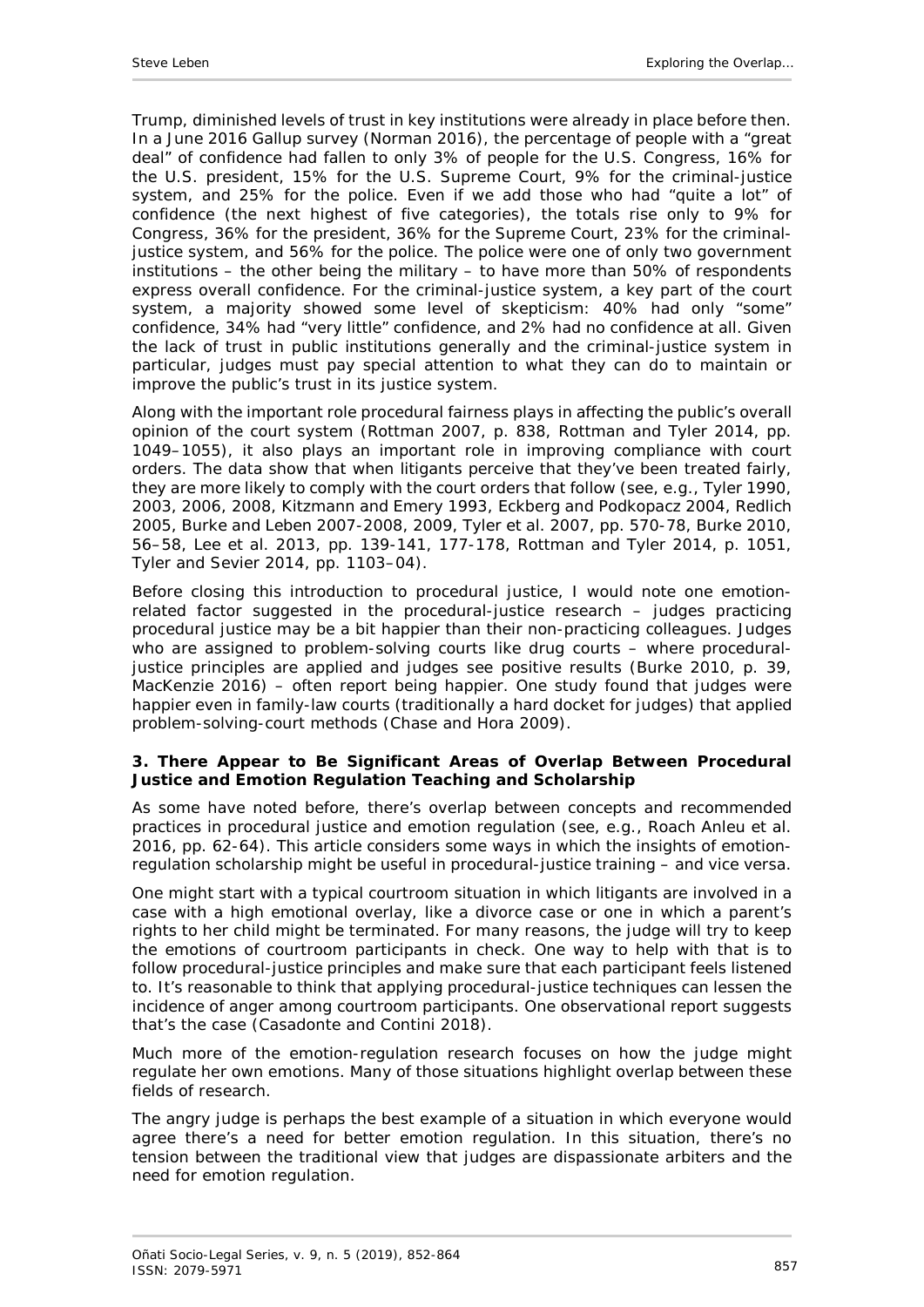In the angry-judge literature, there are many examples of judges getting mad when the judge perceived he wasn't being listened to (see, e.g., Maroney 2012, Roach Anleu *et al.* 2016, pp. 66–68). Angry-judge cases sometimes involve judges who *begin* an interaction by telling someone just to answer every question the judge asks yes or no (e.g., Roach Anleu *et al.* 2016, pp. 66–67). That was the case recently with a Florida judge whose brief interchange with a wheelchair-bound woman went viral and led to the judge's early resignation (Madan and Miller 2018). The judge got frustrated – and angry – when the woman wanted to say more than "yes" or "no."

Of course, what the judge was doing went against everything procedural-justice principles would have suggested. Among those concepts, the most important to litigants and the public is voice (Zimmerman and Tyler 2010, pp. 488-489). Litigants want to have a chance to express themselves and to be listened to as part of the process. So one of the most important parts of procedural-justice training is teaching judges how to be better listeners.

Could better listening-skills training for judges help prevent some of these angryjudge situations? One would like to think so. Focusing on what courtroom participants have to say and making sure they feel listened to may move the judge from focusing so much on his own emotions. And providing courtroom participants the chance to be heard should help keep their emotions in check and avoid escalating tensions in which the judge and another courtroom actor (usually a criminal defendant) may, in lay terms, egg each other on.

There may be a few judges whose personalities are simply not a good match for the unchecked power a judge often has within his own courtroom. Alas, there will still be angry judges – and there will still be angry judges who must be disciplined. But there might well be fewer of them if judges were better trained as listeners – and taught from the outset that one of their key roles as a judge is giving voice to those who come through the courtroom.

Delay is another technique some have suggested for emotion regulation. The passage of time can help dissipate the force of emotional or affective responses (Wistrich *et al.* 2015, p. 910). That emotion-regulation insight might be combined with procedural-justice qualities and applied to sentencing.

In trainings we copresent, Minnesota trial judge Kevin Burke recounts a situation in which one of his colleagues had to sentence someone in a highly publicized, emotionally charged case. Several emotionally intense victim-impact statements were made at the sentencing hearing. In an unusual move, the judge announced at the hearing's end that he wanted to consider carefully everything that had been said that day, so he would ponder the matter overnight and announce his decision the next morning. That gave everyone a chance to let emotions cool, openly showed that the judge wanted to consider everyone's input, and let the judge carefully prepare his comments to show that he had taken everyone's views into account.

Maroney (2013, pp. 105–06) has noted another sentencing case that met both emotion-regulation and procedural-justice goals in a different way – by disclosing the judge's emotional reaction. It was the sentencing of a serial killer who was already serving many terms of life in prison. So the sentence to be issued by this judge would make no practical difference. But it was still the sentence for the murders of real people with very real families. When entering the sentence, the judge cried. As Maroney reports: "The victims' families reported that those tears meant a lot to them: they felt that their suffering had been acknowledged, turning a hearing that could have been painfully *pro forma* into one that was meaningful".

That sentencing judge recognized that voice and acknowledgement are important. From the procedural-justice vantage point, he also recognized that it's okay to show some emotion at a sentencing. The trustworthy judge is one who is sincere and caring, so an outward display of empathy is perfectly appropriate (Leben 2011-2012).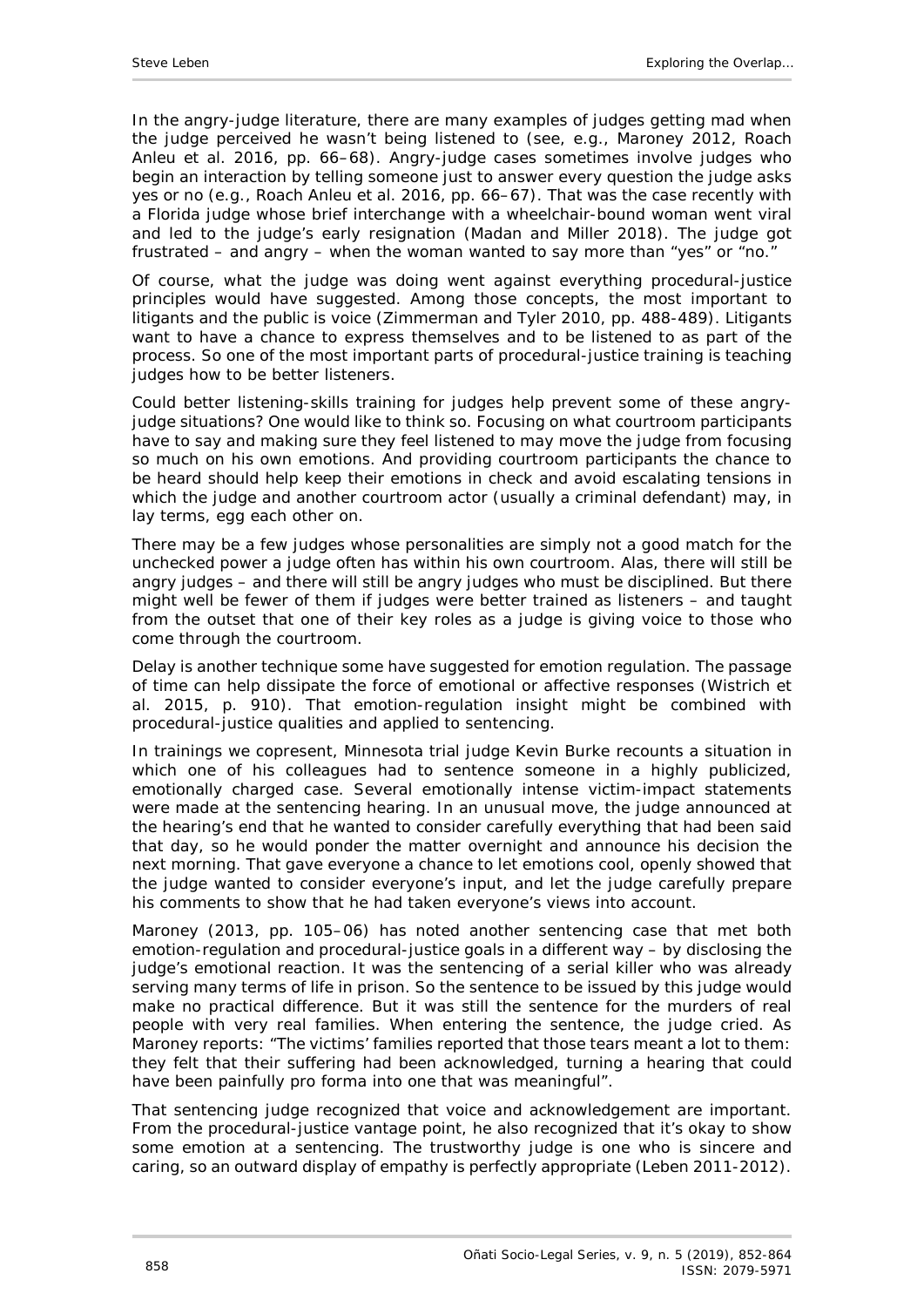From the emotion-regulation vantage point, disclosure can be a helpful technique for processing emotion (Maroney 2013, pp. 11-12).

Disclosure can be helpful in another way too. Although judges are deemed by law as fact-finders who can tell the truthful witness from the liar, in fact judges are no better at this than others might be (Schauffler and Burke 2013). A judge handling a case in which there's a close factual dispute should rightly have some emotional qualms about whether he has it right. In my view, disclosing that to the litigants tracks procedural-justice principles. In short, the judge could say, "I've done the best I can to get it right, but to be honest, there may well be some ways in which what I think happened is different from what you actually experienced".<sup>[2](#page-7-0)</sup> That disclosure – if coupled with factual findings showing that the judge *did* listen and try to get it right – could help litigants accept a bad outcome. And from an emotion-regulation vantage point, that disclosure of doubt might help the judge and parties to process it too.

A significant message in the emotion-regulation scholarship is simply that judges should pay more attention to their own emotions (Maroney 2012, pp. 1273–79, Wistrich *et al.* 2015, p. 910). At least in theory, that should make the judge more attuned to the emotions others may have too. That could help judges fashion explanations that better meet the expectations of participants who likewise will have emotions – not just legal points – in their minds and hearts during court proceedings. If judges who recognize their own emotions also recognize those of others better, the judges will be more empathetic and trustworthy.

Two other messages from emotion-regulation scholarship seem of particular interest from a procedural-justice perspective.

First, emotion-regulation scholars have recognized some emotions and emotionregulation techniques that simply should be avoided (Maroney 2013, pp. 108–12) – and that's true from the procedural-justice perspective too. One such emotion is contempt, which leads one to regard another as less than human. With that understanding, a judicial attitude or expression of contempt for a participant would be inconsistent with procedural-justice principles. One emotion-regulation technique to avoid is distraction – by, say, multitasking on the bench while an emotionally difficult situation is at hand. The emotion-regulation scholar would note that distraction in this context leads to poor recall of what happened. Another emotionalregulation technique, suppression and denial, uses up much of a person's working mental capacity, causing lesser ability to process the information the judge still must consider. From the procedural-justice standpoint, a judge who has poor recall won't be able to show that she has listened, and a judge with limited cognitive abilities may not be able to do any number of things important to the procedural-justice perspective.

A final note: judges need training to master the techniques of both emotion regulation and procedural justice. As Maroney has noted, in psychology-lab experiments, people could use a neutral-observer approach – pretending to be doctors who must look at matters through a professional lens – and lessen their emotional reaction to disturbing images. But she quickly added: "To be pulled off by real judges in real situations, this species of reappraisal must be trained and practiced" (Maroney 2013, p. 111). So too in procedural justice. It's one thing for a judge to read (or even memorize) the elements of procedural justice. It's another to see them demonstrated in a brief vignette of a courtroom encounter. But more training is needed to

<span id="page-7-0"></span><sup>&</sup>lt;u>.</u> <sup>2</sup> I did this (in a few more words) in many civil cases as a trial judge (see Leben 2000). Such a disclosure *before* trial can also be helpful. The parties in a divorce case – who have lived their case for years – might realize that a judge isn't going to understand from a three-hour trial nearly as well as they do. Those parties might then give greater effort to settling, thus controlling the result themselves. Even if the case still goes to trial, they will be better prepared for a potentially faulty, though well-intentioned, result. In either case, procedural-justice principles would be furthered.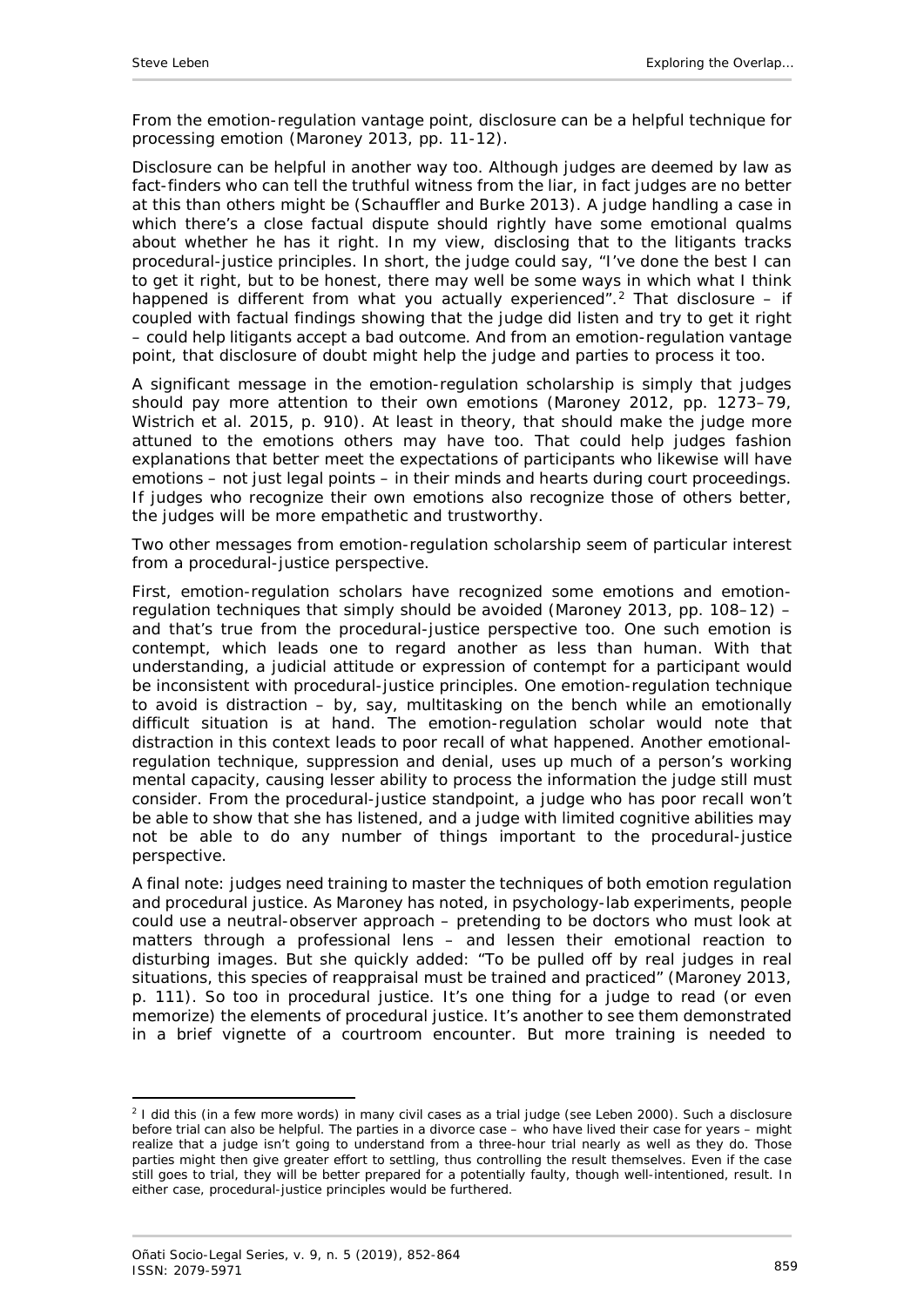internalize the concepts, incorporate them into daily routine, and hold to them in real-life courtroom encounters.

## <span id="page-8-0"></span>**4. Tying Judicial Education on Emotion Regulation Together with Procedural-Justice Training Could Help Spread the Message**

Over the past decade, I've personally provided training to judges about proceduraljustice principles in more than 20 states within the United States. I can say that participant evaluations are uniformly good. What I can't say is how much the efforts have changed behavior because – in most states – improvement on procedural-justice performance in the courtroom isn't measured.<sup>[3](#page-8-1)</sup>

Over the past few years, an emphasis on training in procedural-justice principles has been gaining steam in the United States. Many states now include that training in programs for new judges. The National Judicial College has begun to offer a two-day program that was presented twice during 2018. The Federal Judicial Center has provided procedural-justice training for all its bankruptcy judges.

This emphasis on procedural justice in the courts can be expected to continue given the data already noted here. Something that increases public satisfaction with judges and the court system – while also increasing compliance with court orders – is important and interesting to the average judge.

Training judges about emotion regulation may be harder to normalize as a part of judicial education. For many, a shared professional norm in judging remains that judges are dispassionate arbiters of legal cases decided simply by applying legal rules. As long as adherents to that view remain in leadership positions in a jurisdiction, it will be hard to get judicial-education programming to cover the full range of materials that scholarship in emotion regulation could provide.

Yet much of what emotion-regulation scholarship has to offer could be a natural accompaniment to procedural-justice training. Judges know that those who lose emotional control on the bench can diminish respect for the courts (see Maroney 2012, p. 1205, Madan and Miller 2018). And many examples in emotion-regulation scholarship tap into themes of procedural-justice scholarship. So there's a natural connection between procedural justice and emotion regulation.

Scholarship focused on emotion regulation among judges has emerged more recently than procedural-justice scholarship (see Roach Anleu *et al.* 2016, p. 62). Yet it has been only recently that judicial-education programs in the United States have included procedural justice as a topic – and even now, the percentage of judges who have studied procedural justice in a concentrated way would be relatively small.

Getting the new scholarship on emotion regulation before judges and into judicialeducation programming will be a challenging process. As emotion-regulation scholars are well aware, judges tend to diminish the role emotion plays in their judicial lives – both how it may affect their decision-making (where emotion-based decisionmaking seems contrary to rule-of-law values) and how it may affect their own wellbeing (where even acknowledging emotions might make them seem weak or unsuited to the work) (see Maroney 2011, 2013, pp. 100–01, Roach Anleu *et al.* 2016, p. 61, Roach Anleu and Mack 2017, pp. 113–14). Those factors may make it important to try to get emotion-regulation concepts before judicial audiences in many ways, not just in the few programs that may become available directly on emotion regulation.

Given the overlap between procedural justice and emotion regulation, both fields may reach greater awareness by focusing on those areas of overlap. Collaboration

<span id="page-8-1"></span><sup>-</sup><sup>3</sup> There are exceptions, with Utah perhaps the most notable. It has both regular evaluations of proceduraljustice performance in each courthouse and a program through which citizen observers evaluated judicial performance based on procedural-justice principles (see Leben 2014, pp. 60-61).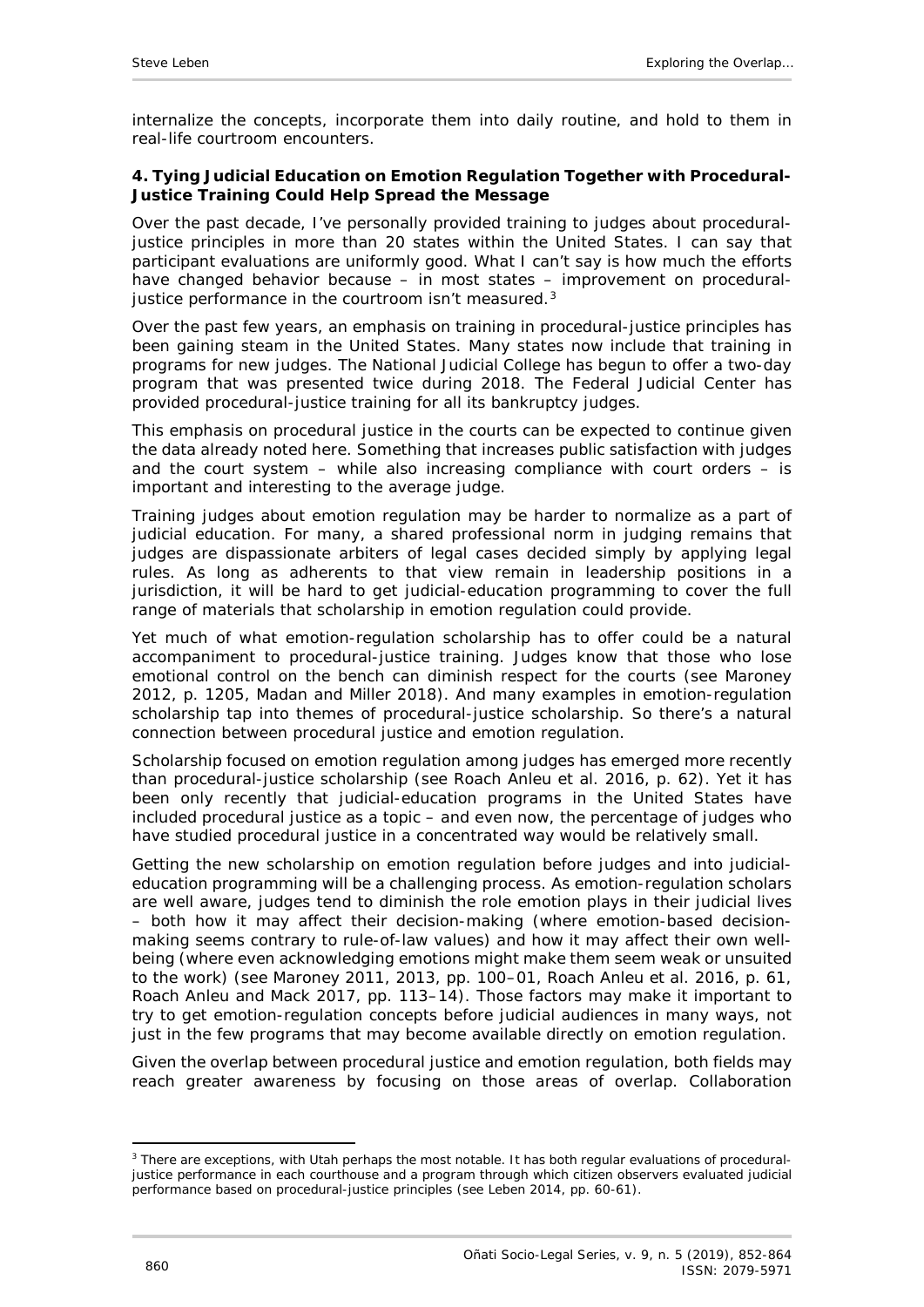between researchers in these fields and a search for common ground could be useful at a practical level in judicial education.

With both procedural justice and emotion regulation, scholarship and education could usefully focus not just on individual judges but on the overall courthouse environment. Along with judges, case-handling involves court clerks, prosecutors, public defenders, private attorneys, probation officers, social workers, and others. The interactions between these parties affect both emotions and perceptions of justice of court participants.

In judicial-education programs, my frequent copresenter, Kevin Burke, and I try to get judges to make procedural justice a courthouse project. Judges are often supervisors of some of the other players. Even when they aren't direct supervisors, they are leaders who can help build a courthouse culture.

Although somewhat different nomenclature is used in the literature of the employeesupervision world, the principles of procedural justice apply there too. Employees who are treated fairly – given voice, supervised by someone who is sincere and caring – are happier and more productive. And that can have real impacts: Two studies of large police departments showed better job performance when those officers reported a perception that procedural-fairness principles guided their supervision (Rottman 2007, p. 835, Goff and Martin 2013, pp. 26–27). A study of police officers in Las Vegas by Goff and Martin (2013, p. 26) concluded that "the more officers feel they are treated well in the department, the less we observe racially disparate patterns of force use".

The same might be true for emotion regulation. Judges and others in the courthouse interact, so one would expect that helping all participants to better regulate emotion would be beneficial. This approach might also help get around the objection that judges don't need to deal with emotion because they are simply dispassionate arbiters. If everyone in the courthouse is involved, judges might feel more free to participate.

The areas of overlap between procedural justice and emotion regulation noted in this article would be good candidates for research. Can attention to procedural-justice teaching help judges to regulate their own emotions and those of other courtroom participants? Can attention to emotion-regulation teaching help promote perceptions of fair treatment in court? We don't have – and could use – extensive research on those questions.

For now, though, there are significant areas of overlap between these two fields, and judges would benefit from education about them. Since teaching procedural justice has become a staple in judicial education, emotion-regulation scholars may want to emphasize the areas of overlap as another way of gaining the attention of judges.

## <span id="page-9-0"></span>**References**

- American Judges Association *et al.,* 2018. *Bench Card on Procedural Fairness/Procedural Justice* [online]. Available from: [https://www.courtinnovation.org/sites/default/files/media/documents/2018-](https://www.courtinnovation.org/sites/default/files/media/documents/2018-03/procedural_justice_bench_card.pdf) [03/procedural\\_justice\\_bench\\_card.pdf](https://www.courtinnovation.org/sites/default/files/media/documents/2018-03/procedural_justice_bench_card.pdf) [Accessed 7 May 2019].
- Burke, K., 2010. Just What Made Drug Courts Successful? *New England Journal on Criminal and Civil Confinement* [online], 36(1), 39–58. Available from: [https://heinonline.org/HOL/Page?handle=hein.journals/nejccc36&id=41&colle](https://heinonline.org/HOL/Page?handle=hein.journals/nejccc36&id=41&collection=journals&index) [ction=journals&index=](https://heinonline.org/HOL/Page?handle=hein.journals/nejccc36&id=41&collection=journals&index) [Accessed 18 August 2018].
- Burke, K., and Leben, S., 2007-2008. Procedural Fairness: A Key Ingredient in Public Satisfaction. *Court Review* [online] 44(1/2), 4–24. Available from: <http://digitalcommons.unl.edu/ajacourtreview/226/> [Accessed 18 August 2018].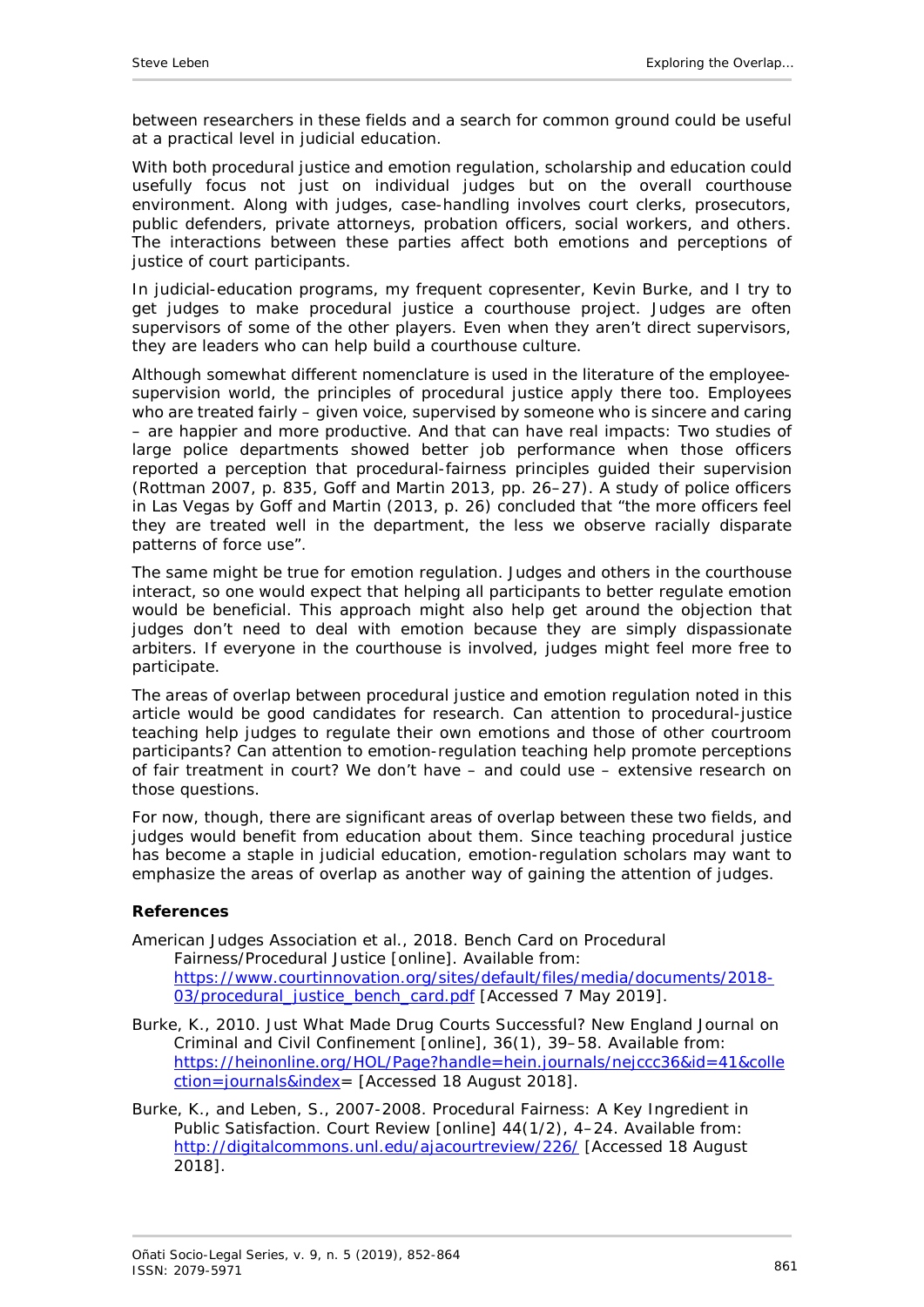- Burke, K., and Leben, S., 2009. The Evolution of the Trial Judge from Counting Case Dispositions to a Commitment to Fairness. *Widener Law Review* [online], 18(2), 397–413. Available from: [https://jpo.wrlc.org/bitstream/handle/11204/2753/The%20Evolution%20of%](https://jpo.wrlc.org/bitstream/handle/11204/2753/The%20Evolution%20of%20the%20Trial%20Judge%20from%20Counting%20Case%20Dispositions%20to%20a%20Commitment%20to%20Fairness.pdf) [20the%20Trial%20Judge%20from%20Counting%20Case%20Dispositions%20](https://jpo.wrlc.org/bitstream/handle/11204/2753/The%20Evolution%20of%20the%20Trial%20Judge%20from%20Counting%20Case%20Dispositions%20to%20a%20Commitment%20to%20Fairness.pdf) [to%20a%20Commitment%20to%20Fairness.pdf](https://jpo.wrlc.org/bitstream/handle/11204/2753/The%20Evolution%20of%20the%20Trial%20Judge%20from%20Counting%20Case%20Dispositions%20to%20a%20Commitment%20to%20Fairness.pdf) [Accessed 29 May 2019].
- Casadonte, A., and Contini, F., 2018. *Observing Emotions in Divorce Proceedings*. Draft paper presented at the workshop on *Judging, Emotion, and Emotion Work,* held at the Oñati International Institute for the Sociology of Law, May 3-4.
- Casper, J.D., Tyler, T.R., and Fisher, B., 1988. Procedural Justice in Felony Cases. *Law and Society Review* [online], 22(3), 483–508. Available from: <https://doi.org/10.2307/3053626> [Accessed 29 May 2019].
- Chase, D., and Hora, P.F., 2009. The Best Seat in the House: The Court Assignment and Judicial Satisfaction. *Family Court Review* [online], 47(2), 209–238. Available from:<https://doi.org/10.1111/j.1744-1617.2009.01250.x> [Accessed 29 May 2019].
- Conference of State Court Administrators, 2008. Resolution 6, In Support of AJA White Paper on Procedural Fairness, reprinted in *Court Review* [online], 44(1/2), 48. Available from: [http://amjudges.org/publications/courtrv/cr44-](http://amjudges.org/publications/courtrv/cr44-1/COSCA-2008-Res-6.pdf) [1/COSCA-2008-Res-6.pdf](http://amjudges.org/publications/courtrv/cr44-1/COSCA-2008-Res-6.pdf) [Accessed 12 July 2019].
- Eckberg, D., and Podkopacz, M., 2004. *Family Court Fairness Study* [online]. Fourth Judicial District of Minnesota. Research report. May. Available from: [http://www.mncourts.gov/Documents/4/Public/Research/Family\\_Court\\_Fairne](http://www.mncourts.gov/Documents/4/Public/Research/Family_Court_Fairness_Report_Final_(2004).pdf) [ss\\_Report\\_Final\\_\(2004\).pdf](http://www.mncourts.gov/Documents/4/Public/Research/Family_Court_Fairness_Report_Final_(2004).pdf) [Accessed 29 May 2019].
- Farley, E.J., Jensen, E., and Rempel, M. 2014. *Improving Courtroom Commiunication: A Procedural Justice Experiment in Milwaukee* [online]. Research report. January. Available from: [https://www.courtinnovation.org/sites/default/files/documents/Improving%20](https://www.courtinnovation.org/sites/default/files/documents/Improving%20Courtroom%20Communication.pdf) [Courtroom%20Communication.pdf](https://www.courtinnovation.org/sites/default/files/documents/Improving%20Courtroom%20Communication.pdf) [Accessed 7 May 2019].
- Goff, P., and Martin, K., 2013. *Unity Breeds Fairness: The Consortium for Police Leadership in Equity Report on the Las Vegas Metropolitan Police department.* Report. The Consortium for Police Leadership in Equity.
- Heuer, L., 2005. What's Just About the Criminal Justice System? A Psychological Perspective. *Journal of Law and Policy* [online], 13(1), 209–228. Available from:<https://brooklynworks.brooklaw.edu/jlp/vol13/iss1/11/> [Accessed 18 August 2018].
- Kitzmann, K.M., and Emery, R.E., 1993. Procedural justice and parents' satisfaction in a field study of child custody dispute resolution. *Law and Human Behavior* [online], 17(5), 553-567. Available from: <https://doi.org/10.1007/BF01045073> [Accessed 29 May 2019].
- Leben, S., 2000. Thoughts on Some Potential Appellate and Trial Court Applications of Therapeutic Jurisprudence. *Seattle University Law Review* [online], 24(2), 467–475. Available from: <https://digitalcommons.law.seattleu.edu/sulr/vol24/iss2/14/> [Accessed 18 August 2018].
- Leben, S., 2011–2012. An Expectation of Empathy. *Washburn Law Journal* [online], 51(1), 49–59. Available from: <http://contentdm.washburnlaw.edu/cdm/ref/collection/wlj/id/5910> [Accessed 18 August 2018].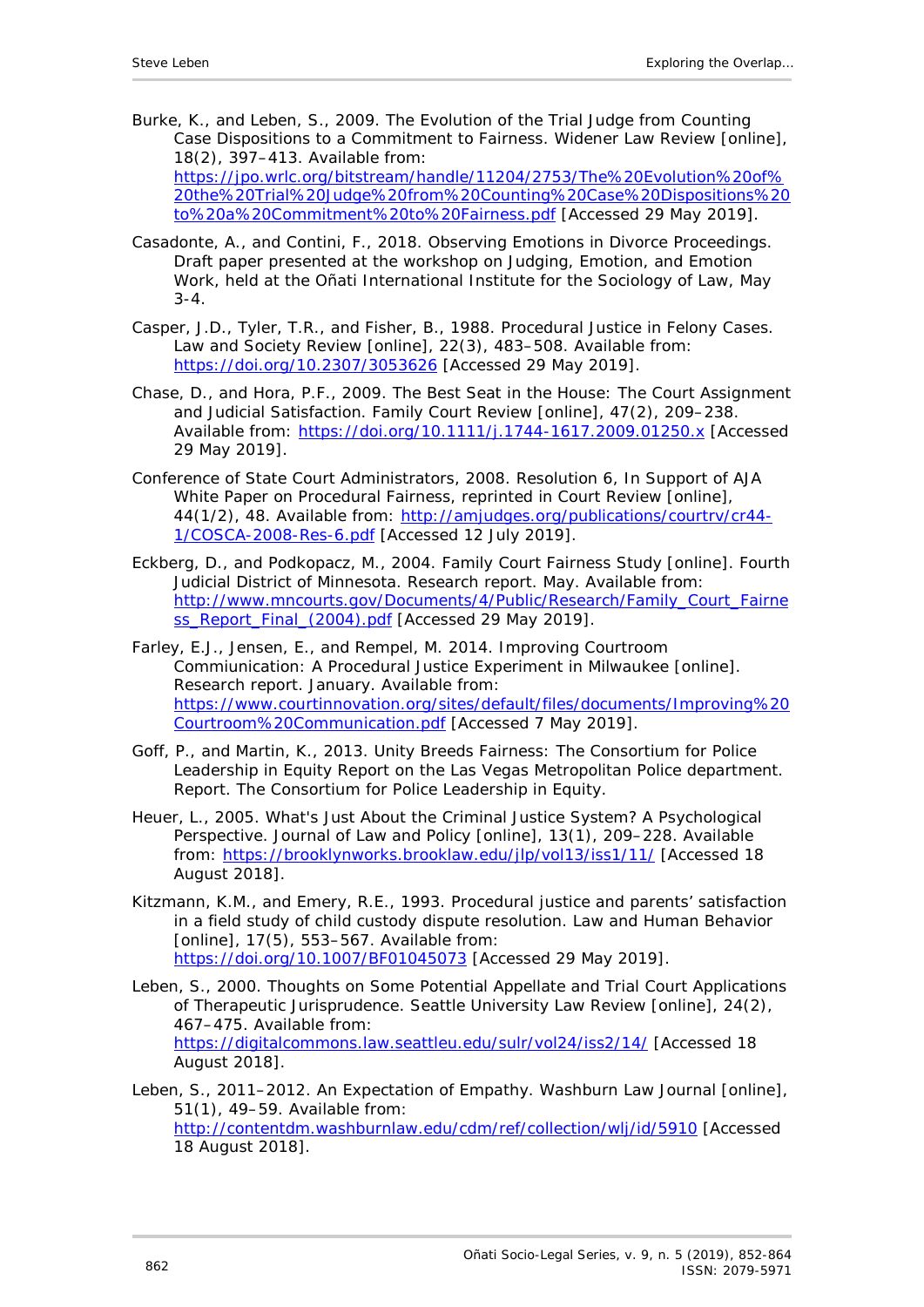- Leben, S., 2014. The Procedural-Fairness Movement Comes of Age. *Trends in State Courts* [online], 59-62. Available from: [https://www.ncsc.org/~/media/Microsites/Files/Future%20Trends%202014/Pr](https://www.ncsc.org/%7E/media/Microsites/Files/Future%20Trends%202014/Procedural%20Fairness%20Movement%20Comes%20of%20Age_Leben.ashx) [ocedural%20Fairness%20Movement%20Comes%20of%20Age\\_Leben.ashx](https://www.ncsc.org/%7E/media/Microsites/Files/Future%20Trends%202014/Procedural%20Fairness%20Movement%20Comes%20of%20Age_Leben.ashx) [Accessed 18 August 2018].
- Lee, C.G., *et al.*, 2013. *A Community Court Grows in Brooklyn: A Comprehensive Evaluation of the Red Hook Community Justice Center* [online]. Williamsburg, VA: National Center for State Courts. Available from: [https://www.courtinnovation.org/sites/default/files/documents/RH%20Evaluat](https://www.courtinnovation.org/sites/default/files/documents/RH%20Evaluation%20Final%20Report.pdf) [ion%20Final%20Report.pdf](https://www.courtinnovation.org/sites/default/files/documents/RH%20Evaluation%20Final%20Report.pdf) [Accessed 29 September 2018].
- MacKenzie, B., 2016. The Judge is the Key Component: The Importance of Procedural Fairness in Drug-Treatment Courts. *Court Review* [online], 52(1), 8. Available from: [http://aja.ncsc.dni.us/publications/courtrv/cr52-1/CR52-](http://aja.ncsc.dni.us/publications/courtrv/cr52-1/CR52-1.pdf) [1.pdf](http://aja.ncsc.dni.us/publications/courtrv/cr52-1/CR52-1.pdf) [Accessed 25 September 2018].
- Madan, M., and Miller, C., 2018. Judge Who Bullied Woman in a Wheelchair–Stirring Outrage–Quits, Effective Now. *Miami Herald* [online], 23 April. Available from: [http://www.miamiherald.com/news/local/community/broward/article2096636](http://www.miamiherald.com/news/local/community/broward/article209663659.html) [59.html](http://www.miamiherald.com/news/local/community/broward/article209663659.html) [Accessed 25 September 2018].
- Maroney, T.A., 2011. The persistent cultural script of judicial dispassion. *California Law Review* [online], 99(2), 629–681. Available from: <https://doi.org/10.15779/Z38K98M> [Accessed 9 January 2019].
- Maroney, T.A., 2012. Angry Judges. *Vanderbilt Law Review* [online], 65(5), 1205– 1286. Available from: [http://vanderbiltlawreview.org/content/articles/2012/10/Maroney\\_65\\_Vand\\_L](http://vanderbiltlawreview.org/content/articles/2012/10/Maroney_65_Vand_L_Rev_1207.pdf) Rev\_1207.pdf [Accessed 18 August 2018].
- Maroney, T.A., 2013. The Emotionally Intelligent Judge: A New (and Realistic) Ideal. *Court Review* [online], 49(2), 100–113. Available from: [https://papers.ssrn.com/sol3/papers.cfm?abstract\\_id=2688731](https://papers.ssrn.com/sol3/papers.cfm?abstract_id=2688731) [Accessed 7 May 2019].
- Norman, J., 2016. Americans' Confidence in Institutions Stays Low. *Gallup* [online], 13 June. Available from: [https://news.gallup.com/poll/192581/americans](https://news.gallup.com/poll/192581/americans-confidence-institutions-stays-low.aspx)[confidence-institutions-stays-low.aspx](https://news.gallup.com/poll/192581/americans-confidence-institutions-stays-low.aspx) [Accessed 7 May 2019].
- Redlich, A.D., 2005. Voluntary, But Knowing and Intelligent? *Psychology, Public Policy, and Law* [online], 11(4), 605–619. Available from: <https://doi.org/10.1037/1076-8971.11.4.605> [Accessed 18 August 2018].
- Roach Anleu, S., and Mack, K., 2017. *Performing Judicial Authority in the Lower Courts.* London: Palgrave.
- Roach Anleu, S., Rottman, D., and Mack, K., 2016. The Emotional Dimension of Judging: Issues, Evidence, and Insights. *Court Review* [online], 52(2), 60–71. Available from:<http://aja.ncsc.dni.us/publications/courtrv/cr52-2/Anleu.pdf> [Accessed 29 May 2019].
- Rottman, D.B., 2005. *Trust and Confidence in the California Courts: A Survey of the Public and Attorneys* [online]. Commissioned by the Administrative Office of the Courts on behalf of the Judicial Council of California. September. Available from: [http://www.courts.ca.gov/documents/PTC\\_phase\\_I\\_web.pdf](http://www.courts.ca.gov/documents/PTC_phase_I_web.pdf) [Accessed 29 May 2019].
- Rottman, D.B., 2007. Adhere to Procedural Fairness in the Justice System. *Criminology and Public Policy* [online], 6(4), 835–842. Available from: <https://doi.org/10.1111/j.1745-9133.2007.00478.x> [Accessed 29 May 2019].
- Rottman, D.B., 2007–2008. Procedural Fairness as a Court Reform Agenda. *Court Review* [online] 44(1/2), 32-35. Available from: